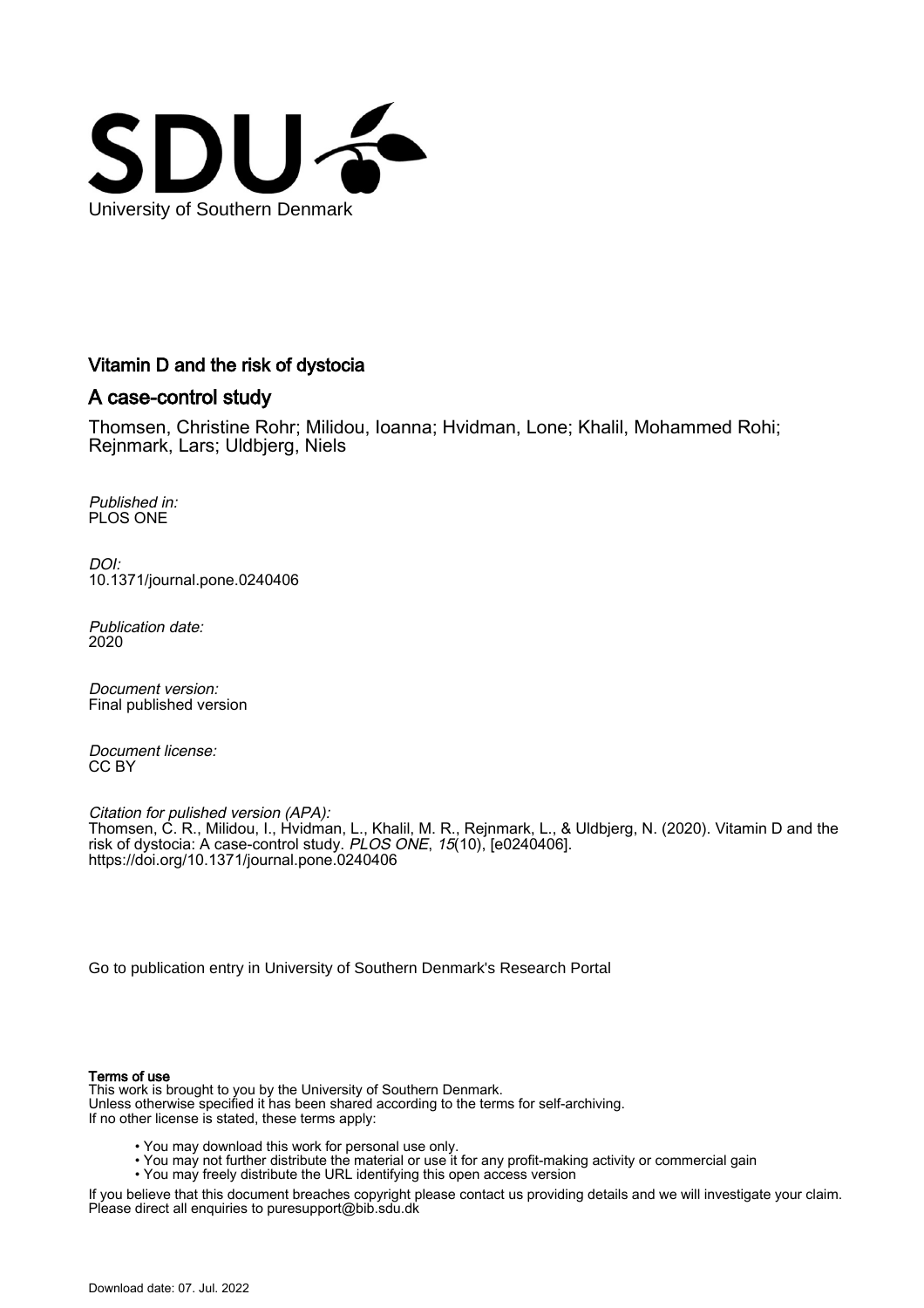

# **OPEN ACCESS**

**Citation:** Thomsen CR, Milidou I, Hvidman L, Khalil MR, Rejnmark L, Uldbjerg N (2020) Vitamin D and the risk of dystocia: A case-control study. PLoS ONE 15(10): e0240406. [https://doi.org/10.1371/](https://doi.org/10.1371/journal.pone.0240406) [journal.pone.0240406](https://doi.org/10.1371/journal.pone.0240406)

**Editor:** Salvatore Andrea Mastrolia, Ospedale dei Bambini Vittore Buzzi, ITALY

**Received:** March 28, 2020

**Accepted:** September 26, 2020

**Published:** October 14, 2020

**Peer Review History:** PLOS recognizes the benefits of transparency in the peer review process; therefore, we enable the publication of all of the content of peer review and author responses alongside final, published articles. The editorial history of this article is available here: <https://doi.org/10.1371/journal.pone.0240406>

**Copyright:** © 2020 Thomsen et al. This is an open access article distributed under the terms of the Creative Commons [Attribution](http://creativecommons.org/licenses/by/4.0/) License, which permits unrestricted use, distribution, and reproduction in any medium, provided the original author and source are credited.

**Data Availability Statement:** The data underlying the results presented in the study are submitted to the The Danish National Archive [\(https://www.sa.](https://www.sa.dk/en) [dk/en](https://www.sa.dk/en)), where it will be available upon request. Researchers can, with no restrictions, get access,

RESEARCH ARTICLE

# Vitamin D and the risk of dystocia: A casecontrol study

#### $\mathbf{C}$ hristine Rohr Thomsen $\mathbf{D}^{1*}$ , Ioanna Milidou $\mathbf{D}^{2}$ , Lone Hvidman<sup>1</sup>, Mohammed  $\mathbf{R}$ ohi Khalil<sup>3</sup>, Lars Rejnmark $\mathbf{B}^4$ , Niels Uldbjerg $\mathbf{B}^1$

**1** Department of Obstetrics and Gynecology, Aarhus University Hospital, Aarhus, Denmark, **2** Department of Pediatrics, Hospitals of West Jutland, Herning, Denmark, **3** Department of Obstetrics and Gynecology, Center Hospital Lillebaelt, Kolding, Denmark, **4** Department of Internal Medicine and Endocrinology, Aarhus University Hospital, Aarhus, Denmark

\* christinerohrthomsen@gmail.com

# Abstract

# **Background**

Dystocia is one of the most common causes of cesarean section in nulliparous women. Studies have described the presence of vitamin D receptors in the myometrium, but it is still unclear whether vitamin D affects the contractility of the smooth muscles. We therefore aimed to determine the association between the vitamin D serum level at labor and the risk of dystocia.

# **Method**

We conducted a case-control study between January 2012 and June 2017. Cases were primiparous women, with spontaneous onset of labor, who gave birth by cesarean section due to dystocia. Controls were primiparous women with a spontaneous vaginal delivery. We included 60 women (30 cases and 30 controls) in the analysis. The differences between cases and controls were assessed using chi-squared test for categorical variables and twosample t-test or unequal t-test for continuous variables, as appropriate, after evaluation of whether they followed the normal distributions.

### **Results**

The mean serum 25-hydroxyvitamin D concentrations were 53.1nmol/l (95%CI; 45.2 to 60.9) among cases and 69.9nmol/l (95%CI; 57.5 to 82.4) among controls  $(P = 0.02)$ . The mean plasma parathyroid hormone levels were 2.25 pmol/l and 2.38, respectively ( $P =$ 0.57). Even though 78% of all women reported taking a minimum of 10μg/day of vitamin D throughout pregnancy, 43% had vitamin D insufficiency, defined as serum 25-hydroxyvitamin D levels below 50nmol/l.

# **Conclusions**

In a Danish group of women having a cesarean section due to dystocia, we found decreased vitamin D levels.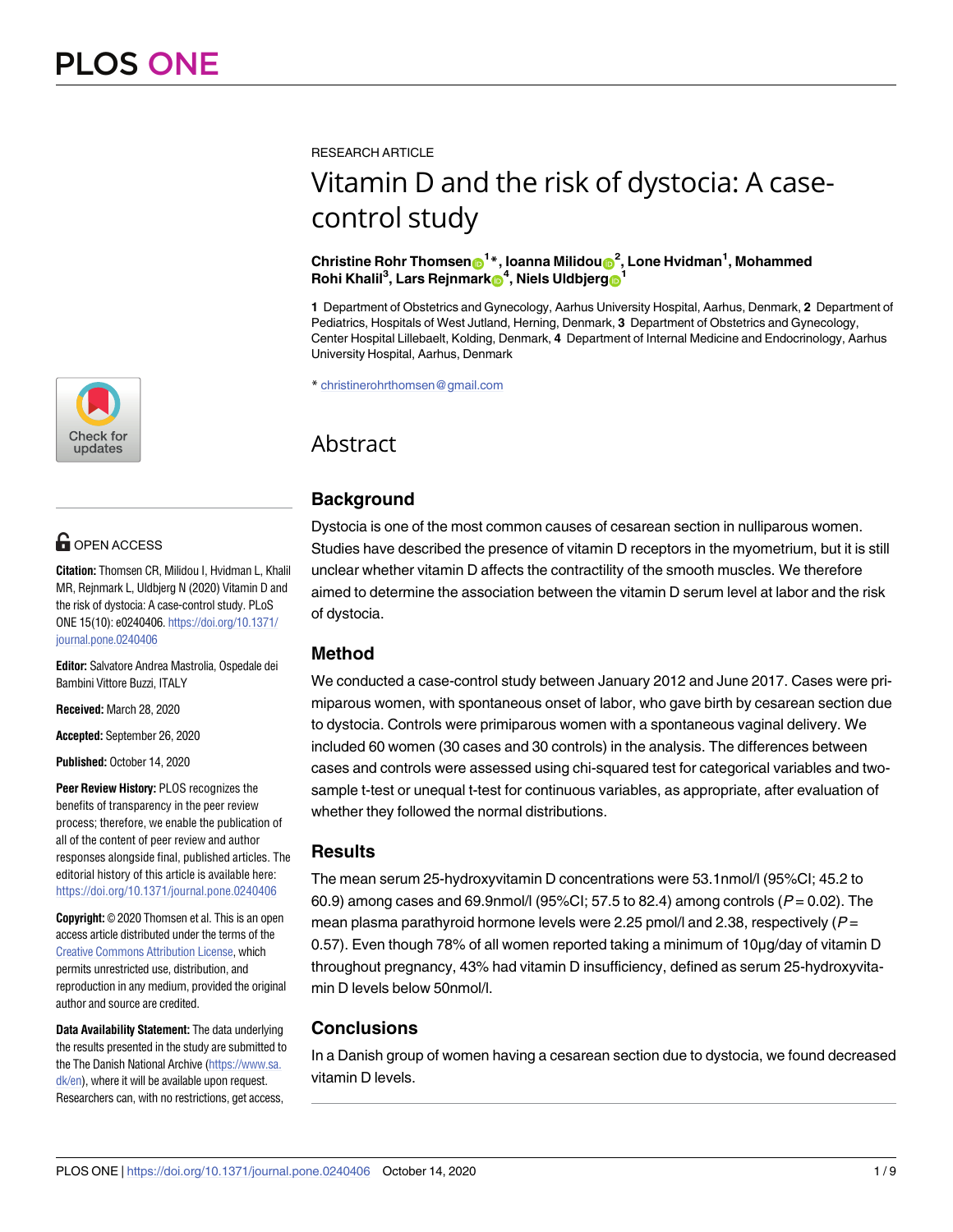<span id="page-2-0"></span>to data in an anonymized form by writing an email to [mailboxDDA@sa.dk.](mailto:mailboxDDA@sa.dk) If a researcher wishes to get access to data containing personal data, an approval from The Danish Data Protection Agency is needed. All information can be found at; [https://](https://www.sa.dk/en/research-researchers-research-service-the-danish-national-archives/use-the-danish-national-archives-survey-data/) [www.sa.dk/en/research-researchers-research](https://www.sa.dk/en/research-researchers-research-service-the-danish-national-archives/use-the-danish-national-archives-survey-data/)[service-the-danish-national-archives/use-the](https://www.sa.dk/en/research-researchers-research-service-the-danish-national-archives/use-the-danish-national-archives-survey-data/)[danish-national-archives-survey-data/.](https://www.sa.dk/en/research-researchers-research-service-the-danish-national-archives/use-the-danish-national-archives-survey-data/)

**Funding:** This project is a result of a grant from Grosserer L.F. Foghts Foundation; [www.](http://www.foghtsfond.dk) [foghtsfond.dk](http://www.foghtsfond.dk), no grant number. Direktør Jacob Madsen & Hustru Olga Madsens Foundation, [www.jacob-og-olga-madsens-fond.dk](http://www.jacob-og-olga-madsens-fond.dk), grant number 4947. And Aase og Ejnar Danielsens Foundation; [www.danielsensfond.dk](http://www.danielsensfond.dk), grant number 10-000580. All three grants were received by CRT. The Aarhus University Research Foundation has supplied a scholarship to Christine Rohr Thomsen; grant number 2011-21872-88. The funders had no role in study design, data collection and analysis, decision to publish, or preparation of the manuscript.

**Competing interests:** The authors have declared that no competing interests exist.

**Abbreviations:** S-25OHD, serum 25 hydroxyvitamin D; P-PTH, plasma parathyroid hormone; PTH, parathyroid hormone.

#### **Introduction**

Vitamin D insufficiency during pregnancy is a worldwide public health problem [\[1](#page-7-0), [2](#page-7-0)]. Studies have reported a prevalence ranging from 18–84% [[1](#page-7-0)] depending on the county of residence and local clothing customs, with the Nordic countries having a high prevalence. In a Danish study, one third of all pregnant women had a serum 25-hydroxyvitamin D (S-25OHD) below 50nmol/ l [\[3\]](#page-7-0), which is the cut-off level for insufficiency according to the Danish National Board of Health [\[4\]](#page-7-0). This insufficiency is presumably due to the lack of dermal vitamin D production from October to April, resulting from the insignificant UVB radiation in the sunlight during this period. Maternal vitamin D insufficiency may be associated with several adverse pregnancy complications, including preeclampsia [[5–](#page-7-0)[7](#page-8-0)] and gestational diabetes mellitus (GDM) [[8](#page-8-0)].

It is still unknown whether vitamin D affects the contractility of the myometrium. However, at least two pathways are likely: one involving the intracellular vitamin D receptor (VDR) and another related to changes in the calcium metabolism [\[9\]](#page-8-0). The VDR is a transcription factor that mediates most of the effects of vitamin D through regulation of the expression of several genes [[10](#page-8-0)]. The VDR is present in non-vascular smooth muscle [\[11\]](#page-8-0) including the myometrium [\[12\]](#page-8-0). A low concentration of extracellular calcium or inhibition of the entry of the calcium ion into the smooth muscle cell reduces the sensitivity to oxytocin and thereby affects the contractility of the myometrium [\[13\]](#page-8-0). Thus, the concentration of calcium, largely determined by the level of vitamin D, is of importance for labor contractions [[9,](#page-8-0) [13\]](#page-8-0).

As dystocia accounts directly or indirectly for 30–60% of all cesarean deliveries [[14](#page-8-0)–[16](#page-8-0)], we aimed to determine the relation between the vitamin D level at labor and the risk of having an acute cesarean section due to dystocia. We thus conducted a case-control study among a Danish population characterized by being homogeneous in terms of socioeconomic and nutritional status.

#### **Material and methods**

We included both cases and controls from January 2012 until June 2017 at the maternity wards at Aarhus University Hospital and Center Hospital Lillebaelt, Kolding. Due to other tasks as well as maternity leave and vacation held by the research group, there were weeks without inclusions, which may have elongated the inclusion period.

Inclusion criteria for the cases were primiparous women with spontaneous onset of labor and cephalic presentation of the fetus, who gave birth by cesarean section due to dystocia. Dystocia was defined in accordance with the local guideline [\(Table](#page-3-0) 1). The inclusion criteria for the controls were primiparous women with spontaneous, vaginal birth. For each case, a control was included within two weeks to ensure similar sunlight exposure. In order to avoid selection bias, the controls were randomly chosen from a numbered list of those eligible daily. All cases as well as controls were included within 48 hours after giving birth. The medical records were subsequently reviewed for all cases as well as controls to ensure they fulfilled the in- and exclusion criteria.

We excluded women as follows: below 20 or above 40 years of age; with a pre-pregnancy Body Mass Index (BMI) over 30 kg/m<sup>2</sup>; of non-Caucasian origin; with complications of pregnancy (preeclampsia, gestational diabetes mellitus or hypertension); giving birth before 37 or after 41 completed gestational weeks; with induction of labor (including PROM not followed by contractions); any mal presentation of the fetus like breech-, shoulder- and face presentation,; parathyroid-, renal-, liver- and, gastrointestinal diseases; diseases which affect the metabolism of vitamin D or calcium; and with drug abuse or consumption of more than 7 units of alcohol per week in the third trimester. In order to study women with dystocia because of reduced contractility of the myometrium, we excluded women with cephalo-pelvic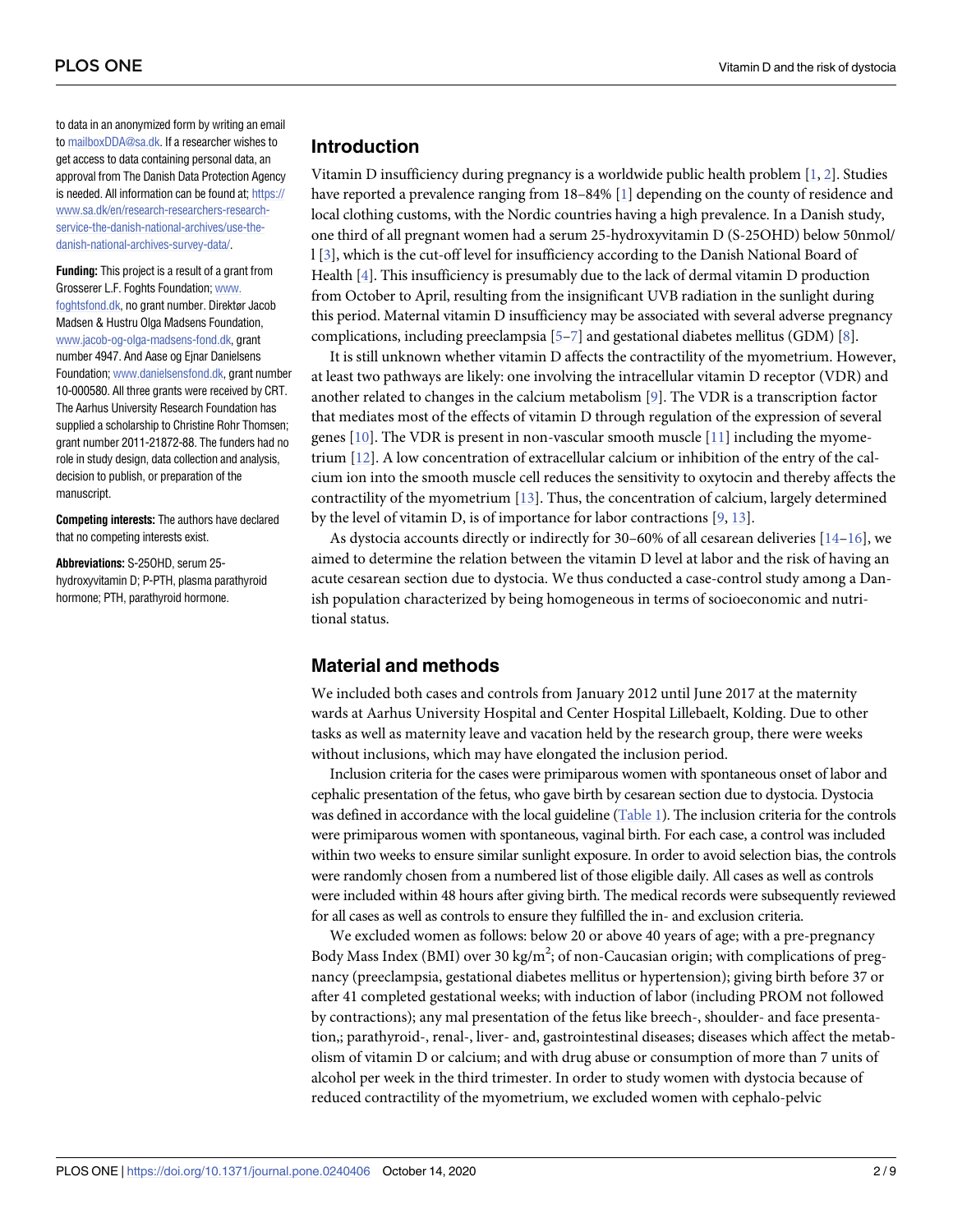| Stage of labor      | Definition of stage and phase                                                           | Inclusion criteria (dystocia)                                                           |
|---------------------|-----------------------------------------------------------------------------------------|-----------------------------------------------------------------------------------------|
| First stage         | From onset of regular contractions leading to<br>cervical dilatation to full dilatation |                                                                                         |
| Latent phase        | Orificium $< 4$ cm                                                                      | Cases not included in this phase.                                                       |
| Active phase        | Orificium $> 4$ cm                                                                      | Progression of cervical dilatation less than 0.5<br>cm per hour assessed over 3-4 hours |
| Second stage        | From full dilatation to delivery                                                        |                                                                                         |
| Descending<br>phase | From full dilatation to strong and irresistible<br>urge to push                         | More than two hours without descent                                                     |
| Expulsive<br>phase  | Strong and irresistible pushing during the major<br>part of the contraction             | More than one hour without progress                                                     |

<span id="page-3-0"></span>[Table](#page-2-0) 1. Definitions of stages and phases of labor and diagnostic criteria for dystocia, modified from Kjærgaard **[[17\]](#page-8-0).**

<https://doi.org/10.1371/journal.pone.0240406.t001>

disproportion/obstruction; obstetricians with more than 15 years of clinical experience made this distinction (NU, LH & MK).

Information about the pre-pregnancy weight, height, smoking habits, and the use of epidural analgesia during labor were obtained by reviewing the medical record. If the woman had smoked at any point during the pregnancy, she was recorded as a smoker. The last weight in pregnancy was self-reported at inclusion. Information about vitamin D supplement, if any, during the pregnancy was also acquired at inclusion by showing the woman a pictured list of all available vitamin D supplements.

#### **Diagnostic test**

We assessed the S-25OHD and the plasma parathyroid hormone (P-PTH) concentrations by obtaining blood samples at the day of inclusion between 9 am and noon (12 am) in order to avoid any influence by the potential circadian rhythm of PTH. None of the participants was receiving an IV infusion at the time of the venipuncture. Because the serum half-life for S-25OHD is about 3 to 5 weeks, we expect that S-25OHD levels was only minimally influenced by the short fasting or changes in dietary intake, which characterizes women giving birth. Each blood sample was centrifuged at 3,000 rounds per minute for 10 min, and then EDTA plasma and serum were stored at -80˚C until analysis. After inclusion of all subjects, analyses were performed in batch. Serum levels of 25OHD were quantified by isotope dilution liquid chromatography—tandem mass spectrometry by a method adapted from Maunsell et al [\[18](#page-8-0)], and described elsewhere in detail [\[19](#page-8-0)]. The method quantifies 25OHD<sub>2</sub> and 25OHD<sub>3</sub>, including the 3-epimer form that is not separated from 25OHD<sub>3</sub>. Calibrators traceable to NIST SRM 972 (ChromSystems, Gräfelfing, Germany) were used. Commutability was confirmed directly to NIST SRM 972 levels 1–4, and the sum of 25OHD<sub>3</sub> and its epimer were compared. The mean coefficients of variation for 25OHD<sub>3</sub> were 6.4% and 9.1% at levels 66.5 and 21.1 nmol/l, respectively, and for  $25OHD<sub>2</sub>$  the coefficient of variation values were 8.8% and 9.4% at levels for 41.2 and 25.3 nmol/l, respectively [\[18](#page-8-0)]. P-PTH was measured using a second-generation electrochemiluminescent immunoassay (ECLIA) on an automated instrument (Cobas e601; Roche Diagnostics, GmbH, Mannheim, Germany). According to the manufacturer, the reference interval for PTH is 1.6–6.9 pmol/l. The lower limit of detection was 0.127 pmol/l, and total imprecision (CV %) was 3.3% at 3.69 pmol/l and 2.7% at 26.6 pmol/l.

#### **Statistical analyses**

The differences between groups were assessed using chi-squared test for categorical variables according to the Danish National Board of Health's [[4](#page-7-0)] predefined level of vitamin D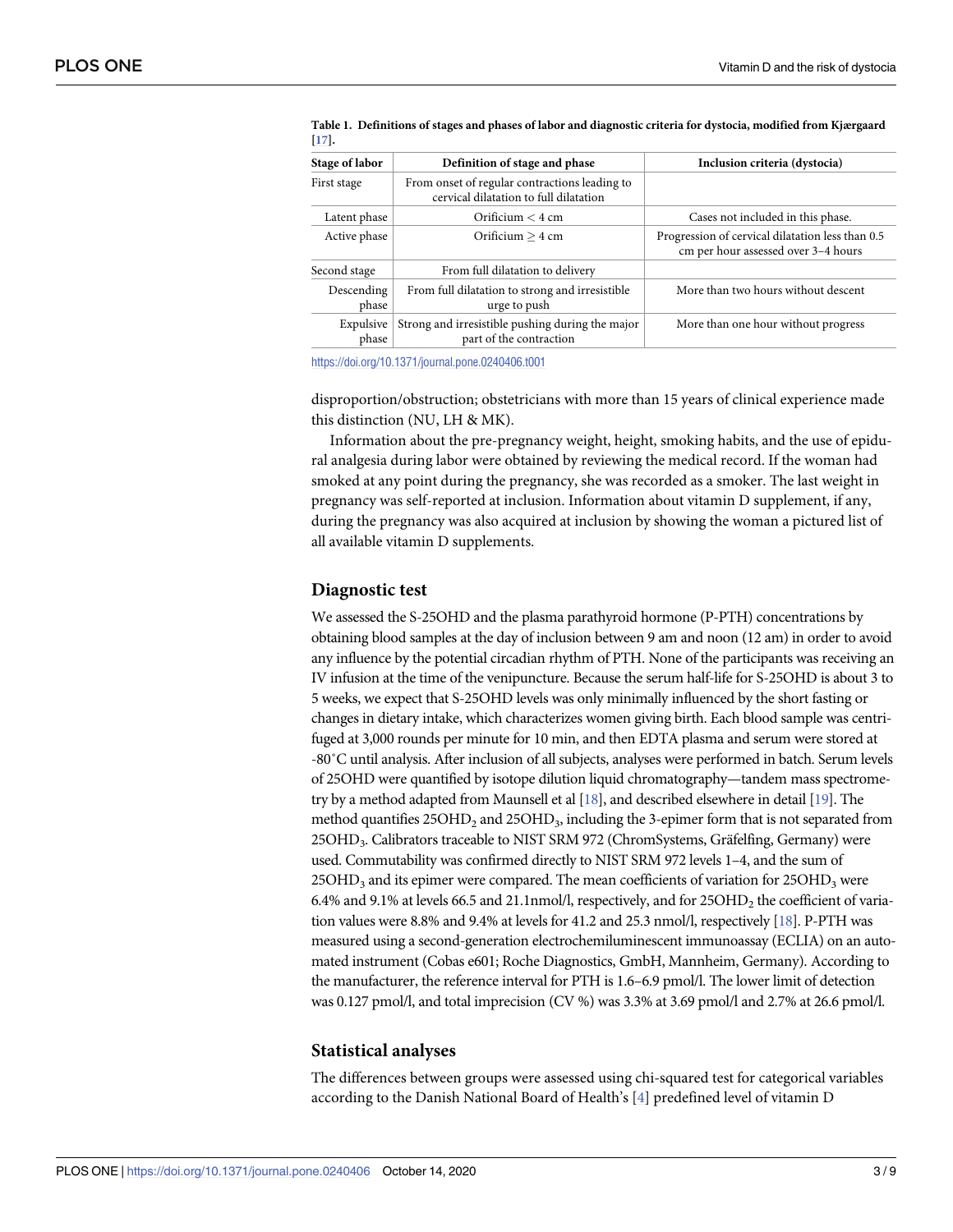<span id="page-4-0"></span>insufficiency, and two-sample t-test or unequal t-test for continuous variables, as appropriate, after evaluation of whether the two samples had the same standard deviation (SD). In addition, a paired t-test analysis were performed, as appropriate for matched case-control studies [\[20\]](#page-8-0). Furthermore, we calculated correlation between studied variables by calculation of Spearman's oh (ρ). Statistical significance was defined as a two-tailed P value *<* 0.05. Statistical analyses were conducted using STATA/IC 11.2.

We performed a linear regression analysis on the levels of S-25OHD and PTH according to the case and control status. We included the following predefined variables: maternal BMI at term, birth weight of the child, duration of gestation, maternal height, and the use of epidural analgesia during labor, which are known to be related to the risk of dystocia.

Finally, in order to increase the comparability of the two groups, we excluded the five cases with the highest pre-pregnancy BMI and their matched controls; the five cases with the highest BMI at term and their controls; the five cases with the highest birth weight and their matched controls; the five cases with the longest duration of pregnancy and their matched controls, as well as the five cases with the lowest maternal height and their matched controls; and repeated the analysis.

#### **Ethical approval**

The study was conducted according to the Declaration of Helsinki II and approved by the Danish Regional Committee on Health Research Ethics (1-10-72-298-12) and the Danish Data Protection Agency (2012-58-006). Each participant gave written informed consent. All data used for this study are accessible through The Danish National Archive [[21](#page-8-0)].

#### **Results**

From January 2012 until June 2017, we included 30 cases and 30 controls. The participation rate was generally high, with less than 10% of women refusing to participate in the study. The cases had a higher BMI at term; a higher gestational age; gave birth to larger infants and more cases used epidural analgesia during labor compared to the controls (Table 2). The average time between when a case and the matched control were included in the study was 3.3 days, with a maximum of 9 days. None of the included women took any drugs affecting the vitamin D metabolism or the birth process.

Women with an acute cesarean section due to dystocia had a lower mean S-25OHD than women with a spontaneous vaginal delivery (53.1 nmol/l vs. 69.9 nmol/l,  $P = 0.02$ ) ([Table](#page-5-0) 3). This result did not change using linear regression adjusting for maternal BMI at term, birth

| Variable                                                            | Cases, mean | 95% CI           | Controls, mean | 95% CI           | P-value |
|---------------------------------------------------------------------|-------------|------------------|----------------|------------------|---------|
| N                                                                   | 30          |                  | 30             |                  |         |
| Age at delivery (years)                                             | 29.4        | 27.6 to 31.1     | 28.4           | 27.0 to 29.9     | 0.40    |
| Maternal height (cm)                                                | 166.1       | 163.5 to 168.7   | 169.4          | 166.8 to 172.0   | 0.07    |
| Maternal pre-pregnancy BMI (kg/m2)                                  | 22.6        | 21.6 to 23.6     | 21.5           | 20.7 to 22.3     | 0.09    |
| Maternal BMI at term (kg/m2)                                        | 28.7        | 27.5 to 29.9     | 26.5           | 25.4 to 27.7     | 0.009   |
| Duration of gestation (completed gestational weeks + days)          | $40 + 4$    | $40+2$ to $40+6$ | $40+0$         | $39+4$ to $40+3$ | 0.02    |
| Birth weight (gram)                                                 | 3791        | 3632 to 3950     | 3491           | 3369 to 3612     | 0.003   |
| Women smoking in the pregnancy n (%) ( <i>chi squared</i> )         | 2(6.7%)     | <b>NA</b>        | $3(10.0\%)$    | <b>NA</b>        | 0.64    |
| Use of epidural analgesia during labor n (%) ( <i>chi squared</i> ) | 13(43.3%)   | <b>NA</b>        | $3(10\%)$      | <b>NA</b>        | 0.004   |
|                                                                     |             |                  |                |                  |         |

#### **Table 2. Background characteristics.**

<https://doi.org/10.1371/journal.pone.0240406.t002>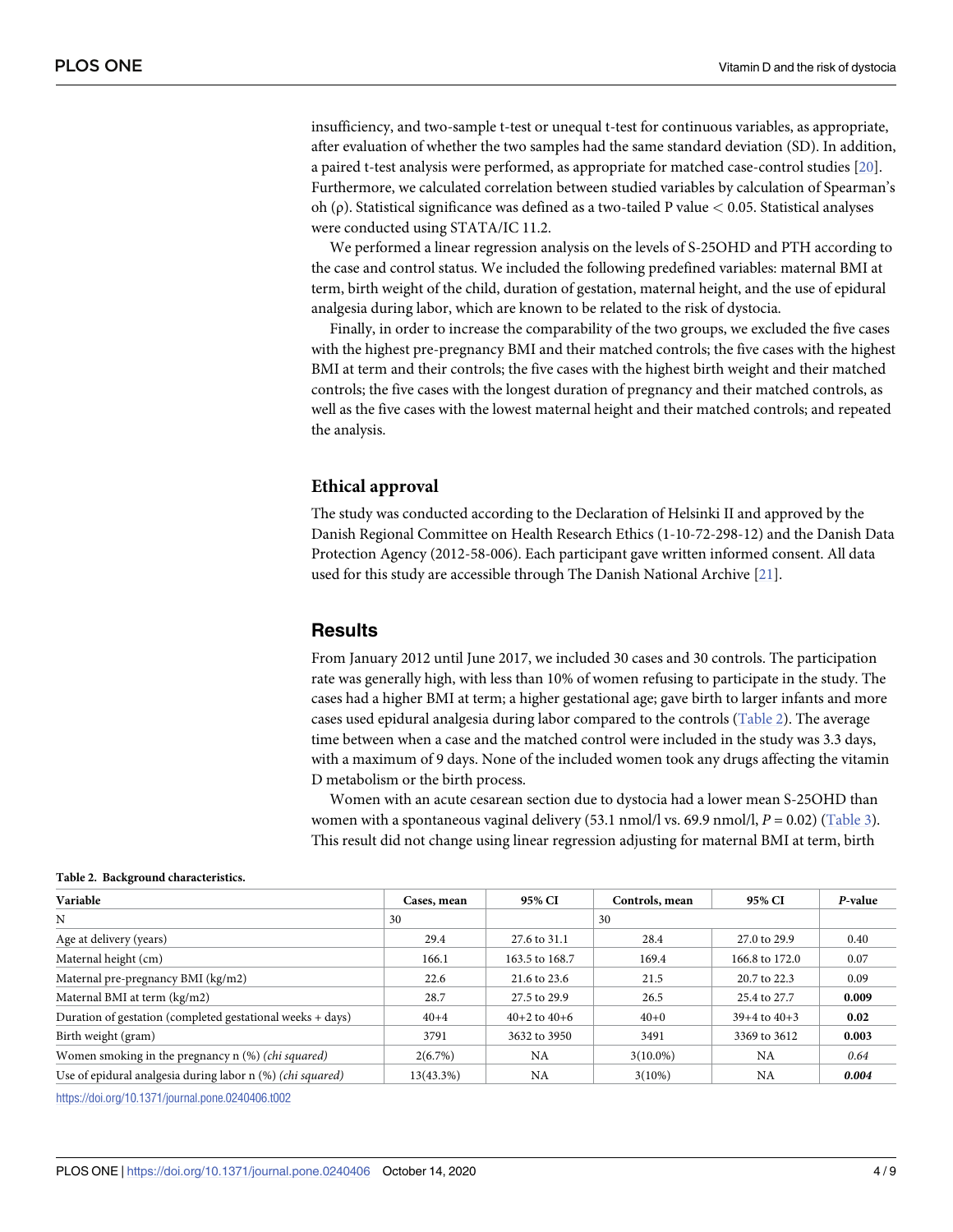| Variable                  | <b>Cases, mean</b> | 95% CI         | Controls, mean | 95% CI               | P-value | RD   | 95% CI          | <b>RD</b> adjusted | 95% CI        |
|---------------------------|--------------------|----------------|----------------|----------------------|---------|------|-----------------|--------------------|---------------|
| 1/1<br>$S-25OHD$ (nmol/l) | 53.1               | to 60.9<br>152 | 69.9           | . .5 to 82.4<br>-- - | 0.02    | 16.9 | 2.5 to 31.3     | 19.3               | 3 to $37.2$   |
| $P-PTH$ (pmol/l)          | 2.25               | .97 to 2.53    | 2.38           | 2.03 to 2.72         | 0.57    | 0.13 | $-0.31$ to 0.56 | $-0.01$            | $-0.5$ to 0.5 |

#### <span id="page-5-0"></span>**[Table](#page-4-0) 3. Maternal S-25OHD and P-PTH levels after delivery.**

<https://doi.org/10.1371/journal.pone.0240406.t003>

weight of the child, duration of gestation, maternal height and the use of epidural analgesia during labor ( $P = 0.02$ ). The paired t-test analysis displayed the same association ( $P = 0.008$ ).

Similar results were obtained by repeating our analysis after excluding the five cases with the highest pre-pregnancy BMI and their matched controls; the five cases with the highest BMI at term and their controls; the five cases with the highest birth weight and their matched controls; the five cases with the longest duration of pregnancy and their matched controls, as well as the five cases with the lowest maternal height and their matched controls.

Among the 60 participants, 47 (78%) had an intake of 10μg vitamin D per day or more during their pregnancy. Nevertheless, 26 women (43% of all 60 women) had vitamin D insufficiency defined as an S-25OHD level below 50nmol/l. The mean vitamin D intake were 8.2μg among women with vitamin D insufficiency, and 10.4μg among women with sufficient vitamin D level, (*P* = 0.13). Serum 25-OHD levels correlated significantly with daily dose of vitamin D from supplements ( $\rho$  0.264;  $p = 0.04$ ).

None of the participants had secondary hyperparathyroidism (PTH *>* 6.9 pmol/l), but 20% (23% of cases vs. 17% of controls) had PTH levels below lower limits of the reference interval (Table 4).

#### **Discussion**

This case-control study demonstrated a significant association between the S-25OHD and the risk of having an acute cesarean section due to dystocia. Furthermore, this study showed 43% of the participants to be vitamin D insufficient despite the fact that more than 78% had been taking 10μg or more of vitamin D per day during their pregnancy combined with a varied diet as recommended by the Danish Health Authorities [\[22\]](#page-8-0).

A major strength of this study was the strict criteria defining cases with dystocia as well as the laboratory standards. However, the definition of dystocia is based on the local guideline, i.e. other definitions of dystocia could also have been used. In addition, the participants were generally healthy and homogenous in terms of socioeconomic and nutritional status. The cases and controls were matched on time of season to ensure our two groups were comparable regarding sunlight exposure and, thus, the level of dermal vitamin D synthesis. A limitation of this study was the lack of background information available on the women who refused to participate in the study (under 10%). Furthermore, in accordance with the local guideline the use of epidural analgesia was not addressed in the definition of dystocia, which might be considered as a limitation to the study. However, our results did not change when adjusting for the use of epidural analgesia during labor.

| Table 4. Women with vitamin D insufficiency, hyperparathyroidism, and PTH below the lower limit. |  |  |
|--------------------------------------------------------------------------------------------------|--|--|
|                                                                                                  |  |  |

|                                     | Cases |         | <b>Controls</b> |         |         |
|-------------------------------------|-------|---------|-----------------|---------|---------|
| Variable                            | n/N   | %       | n/N             | %       | P-value |
| Vitamin D insufficiency; <50 nmol/l | 16/30 | 53.3%   | 10/30           | 33.3%   | 0.12    |
| $PTH < 1.6$ pmol/l                  | 7/30  | 23.3%   | 5/30            | 16.7%   | 0.53    |
| $PTH > 6.9$ pmol/l                  | 0/30  | $0.0\%$ | 0/30            | $0.0\%$ | NA      |

<https://doi.org/10.1371/journal.pone.0240406.t004>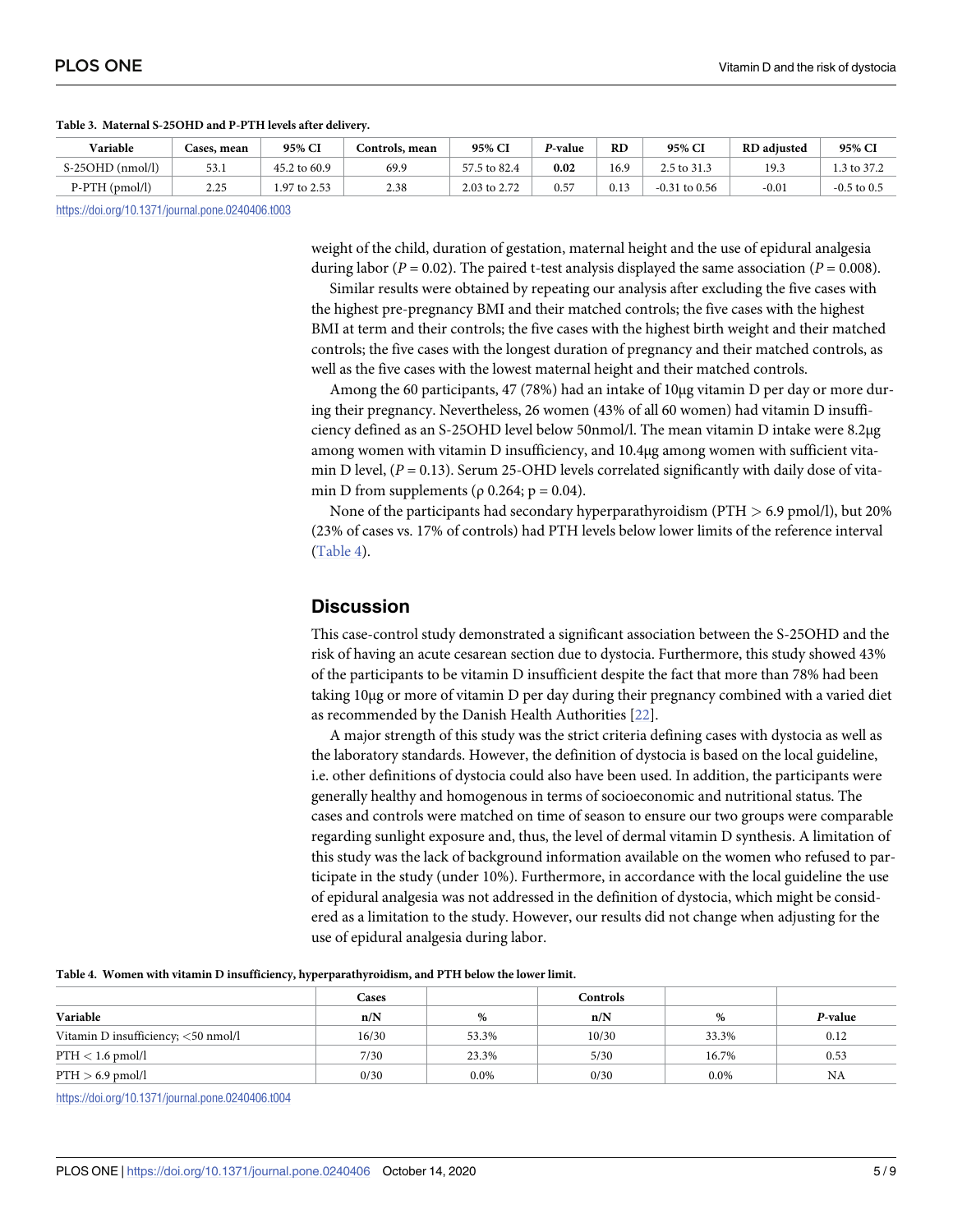<span id="page-6-0"></span>Known risk factors for dystocia include nulliparity, induction of labor, short maternal height, high maternal age, post term gestation and high birthweight [\[23–25](#page-8-0)]. In our study, we included nulliparous women and adjusted in secondary analysis for potential risk factors. However, we cannot rule out the possibility that other causal factors not taken into account could bias our results towards an association.

We found no secondary hyperparathyroidism despite 43% of the women being vitamin D insufficient. On the contrary, we found that 20% of the women had a P-PTH under 1.6pmol/l. A possible explanation for this could be a suppression of the maternal PTH by the parathyroid hormone-related peptide (PTHrP). PTHrP has been shown to be released from the cytotrophoblasts and amnion cells [[26–](#page-8-0)[28\]](#page-9-0). PTHrP is present in fetal and gestational tissue where it plays an important role by stimulating the maternal-fetal transfer of calcium through a maternofetal  $Ca^{2+}$  gradient in the placenta [[28](#page-9-0)–[30\]](#page-9-0). Another explanation could be the increased synthesis of  $1.25(OH)_{2}D$  during pregnancy, which also might suppress maternal PTH-production [[31\]](#page-9-0). In further studies it could be of interest also to measure levels of  $1.25(OH)_2D$  in order to assess whether this active metabolite of vitamin D is of importance to the risk of dystocia.

To our knowledge, no previous study has tested the association between the S-25OHD level and the risk of dystocia. Two studies addressing the association between cesarean section and vitamin D insufficiency showed conflicting results, and both were hampered by limitations. A study on a Pakistani population found no association between the low level of S-25OHD and the risk of having an acute cesarean section [[32](#page-9-0)]. However, the indication for the cesarean section was cephalo-pelvic disproportion and not dystocia. Furthermore, women included in the study were characterized by being malnourished in general. A study from Boston demonstrated that cases who had a primary cesarean section had a lower level of S-25OHD compared to the controls who delivered vaginally (S-25OHD median of 45 nmol/l vs. 63 nmol/l,  $p = 0.007$  [[33](#page-9-0)]. However, also in this study the indication for cesarean section differed from our study, given that only 17 of the 43 cases had dystocia, while the remainder had a primary cesarean as a result of non-reassuring fetal tracing (11 of 43), mal-presentation (6 of 43), and other indications (9 of 43) [\[33\]](#page-9-0).

The external validity of this study should be restricted to geographic areas with sunlight exposure, clothing and dietary habits, and oral vitamin D supplementation comparable to those in Denmark. Despite the fact that this study displays a significant association between vitamin D and the risk of having an acute cesarean section due to dystocia, we cannot rule out the possibility that our results might be due to other causes or residual confounding. The fact that more than 53% of the cases were vitamin D insufficient supports our hypothesis although more studies are needed to fully elucidate the effect of vitamin D on the risk of dystocia.

#### **Conclusion**

This case-control study showed a significant association between the S-25OHD and the risk of acute cesarean section due to dystocia. Furthermore, more than 40% of the included women were vitamin D insufficient. In view of our results, evaluating the dietary pattern would be important in order to outline the vitamin D insufficiency among pregnant women. Furthermore, the Danish recommendation concerning vitamin D supplementation during pregnancy may need to be reevaluated. However, more studies are needed in order to determine the optimal level of vitamin D supplements for pregnant women in order to lower the prevalence of vitamin D insufficiency and potentially reduce the risk of dystocia.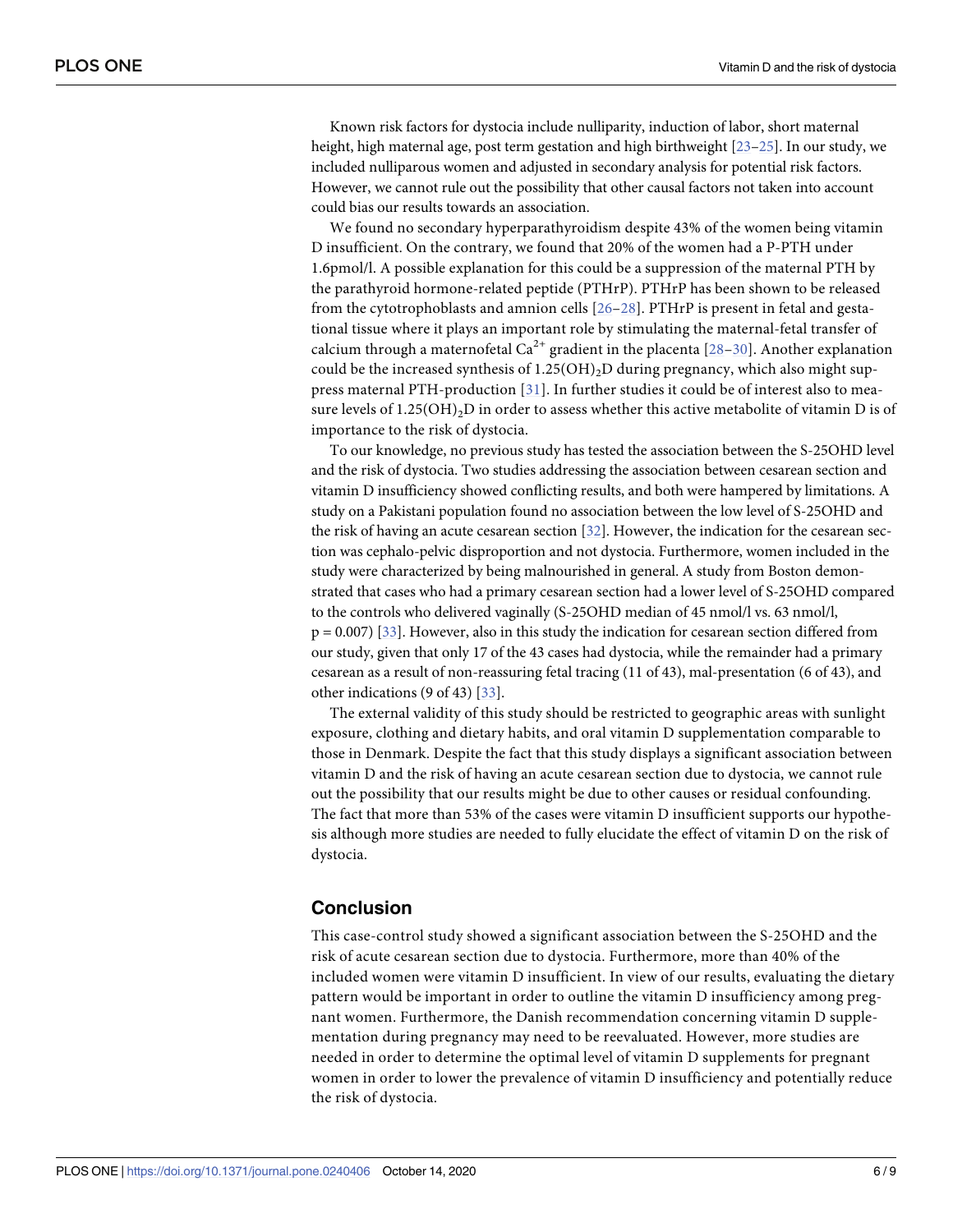#### <span id="page-7-0"></span>**Acknowledgments**

We would like to thank Professor Erik Thorlund Parner from Department of Public Health– Department of Biostatistics, Aarhus University, for consulting with us on statistics. Furthermore, thank you to Hai Qing for collecting and organizing our blood samples.

#### **Author Contributions**

**Conceptualization:** Lone Hvidman, Lars Rejnmark.

**Data curation:** Christine Rohr Thomsen, Lone Hvidman, Mohammed Rohi Khalil, Niels Uldbjerg.

**Formal analysis:** Christine Rohr Thomsen, Ioanna Milidou, Lars Rejnmark, Niels Uldbjerg.

**Funding acquisition:** Christine Rohr Thomsen, Lars Rejnmark, Niels Uldbjerg.

- **Investigation:** Christine Rohr Thomsen, Ioanna Milidou, Lone Hvidman, Mohammed Rohi Khalil, Niels Uldbjerg.
- **Methodology:** Christine Rohr Thomsen, Ioanna Milidou, Lone Hvidman, Lars Rejnmark, Niels Uldbjerg.
- **Project administration:** Christine Rohr Thomsen, Mohammed Rohi Khalil, Lars Rejnmark, Niels Uldbjerg.
- **Resources:** Christine Rohr Thomsen, Ioanna Milidou, Lone Hvidman, Mohammed Rohi Khalil, Lars Rejnmark, Niels Uldbjerg.

**Software:** Christine Rohr Thomsen, Ioanna Milidou.

**Supervision:** Ioanna Milidou, Lone Hvidman, Lars Rejnmark, Niels Uldbjerg.

**Validation:** Ioanna Milidou, Lone Hvidman, Lars Rejnmark, Niels Uldbjerg.

**Visualization:** Christine Rohr Thomsen, Lone Hvidman, Lars Rejnmark, Niels Uldbjerg.

**Writing – original draft:** Christine Rohr Thomsen, Niels Uldbjerg.

**Writing – review & editing:** Christine Rohr Thomsen, Ioanna Milidou, Lone Hvidman, Mohammed Rohi Khalil, Lars Rejnmark, Niels Uldbjerg.

#### **References**

- **[1](#page-2-0).** Mulligan ML, Felton SK, Riek AE, Bernal-Mizrachi C. Implications of vitamin D deficiency in pregnancy and lactation. American Journal of Obstetrics and Gynecology. 2010; 202(5):429.e1-.e9.
- **[2](#page-2-0).** Bodnar LM, Catov JM, Simhan HN, Holick MF, Powers RW, Roberts JM. Maternal vitamin D deficiency increases the risk of preeclampsia. The Journal of clinical endocrinology and metabolism. 2007; 92 (9):3517–22. <https://doi.org/10.1210/jc.2007-0718> PMID: [17535985](http://www.ncbi.nlm.nih.gov/pubmed/17535985)
- **[3](#page-2-0).** Moller UK, Streym S, Heickendorff L, Mosekilde L, Rejnmark L. Effects of 25OHD concentrations on chances of pregnancy and pregnancy outcomes: a cohort study in healthy Danish women. European journal of clinical nutrition. 2012; 66(7):862–8. <https://doi.org/10.1038/ejcn.2012.18> PMID: [22378226](http://www.ncbi.nlm.nih.gov/pubmed/22378226)
- **[4](#page-2-0).** Sundhedsstyrelsen SST. [https://www.sst.dk/da/udgivelser/2010/rationel-farmakoterapi-6-2010/](https://www.sst.dk/da/udgivelser/2010/rationel-farmakoterapi-6-2010/sundhedsstyrelsens-anbefalinger-vedroerende-forebyggelse-diagnostik-og-behandling-af-d-vitaminmangel) [sundhedsstyrelsens-anbefalinger-vedroerende-forebyggelse-diagnostik-og-behandling-af-d](https://www.sst.dk/da/udgivelser/2010/rationel-farmakoterapi-6-2010/sundhedsstyrelsens-anbefalinger-vedroerende-forebyggelse-diagnostik-og-behandling-af-d-vitaminmangel)[vitaminmangel](https://www.sst.dk/da/udgivelser/2010/rationel-farmakoterapi-6-2010/sundhedsstyrelsens-anbefalinger-vedroerende-forebyggelse-diagnostik-og-behandling-af-d-vitaminmangel) (Accessed August 24, 2020).
- **[5](#page-2-0).** Hypponen E, Cavadino A, Williams D, Fraser A, Vereczkey A, Fraser WD, et al. Vitamin D and preeclampsia: original data, systematic review and meta-analysis. Annals of Nutrition & Metabolism. 2013; 63(4):331–40.
- **6.** Baker AM, Haeri S, Camargo CA Jr, Espinola JA, Stuebe AM. A nested case-control study of midgestation vitamin D deficiency and risk of severe preeclampsia. 2010; 95(11):5105–9.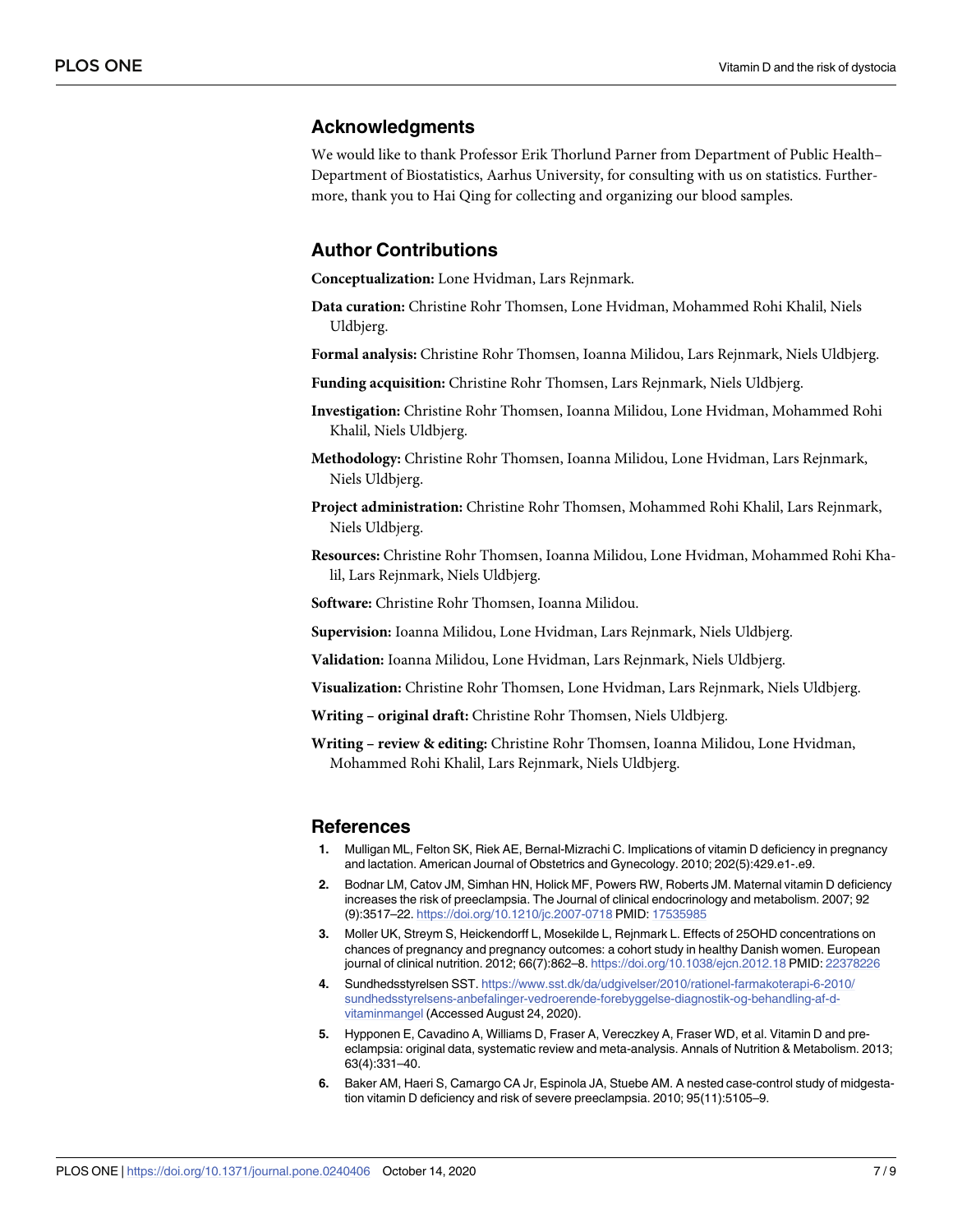- <span id="page-8-0"></span>**[7](#page-2-0).** Hypponen E. Vitamin D for the prevention of preeclampsia? A hypothesis. Nutrition reviews. 2005; 63 (7):225–32. <https://doi.org/10.1301/nr.2005.jul.225-232> PMID: [16121476](http://www.ncbi.nlm.nih.gov/pubmed/16121476)
- **[8](#page-2-0).** Wilson RL, Leviton AJ, Leemaqz SY, Anderson PH, Grieger JA, Grzeskowiak LE, et al. Vitamin D levels in an Australian and New Zealand cohort and the association with pregnancy outcome. BMC Pregnancy Childbirth. 2018; 18(1):251. <https://doi.org/10.1186/s12884-018-1887-x> PMID: [29925344](http://www.ncbi.nlm.nih.gov/pubmed/29925344)
- **[9](#page-2-0).** Papandreou L, Chasiotis G, Seferiadis K, Thanasoulias NC, Dousias V, Tsanadis G, et al. Calcium levels during the initiation of labor. European journal of obstetrics, gynecology, and reproductive biology. 2004; 115(1):17–22. <https://doi.org/10.1016/j.ejogrb.2003.11.032> PMID: [15223159](http://www.ncbi.nlm.nih.gov/pubmed/15223159)
- **[10](#page-2-0).** Rosen CJ, Adams JS, Bikle DD, Black DM, Demay MB, Manson JE, et al. The nonskeletal effects of vitamin D: an endocrine society scientific statement. Endocrine reviews. 2012; 33(3):456–92. [https://](https://doi.org/10.1210/er.2012-1000) [doi.org/10.1210/er.2012-1000](https://doi.org/10.1210/er.2012-1000) PMID: [22596255](http://www.ncbi.nlm.nih.gov/pubmed/22596255)
- **[11](#page-2-0).** Simpson RU, Thomas GA, Arnold AJ. Identification of 1,25-dihydroxyvitamin D3 receptors and activities in muscle. The Journal of biological chemistry. 1985; 260(15):8882–91. PMID: [2991224](http://www.ncbi.nlm.nih.gov/pubmed/2991224)
- **[12](#page-2-0).** Vienonen A, Miettinen S, Blauer M, Martikainen PM, Tomas E, Heinonen PK, et al. Expression of nuclear receptors and cofactors in human endometrium and myometrium. Journal of the Society for Gynecologic Investigation. 2004; 11(2):104–12. <https://doi.org/10.1016/j.jsgi.2003.09.003> PMID: [14980312](http://www.ncbi.nlm.nih.gov/pubmed/14980312)
- **[13](#page-2-0).** Fu X, Liu YJ, Ciray N, Olovsson M, Ulmsten U, Gylfe E. Oxytocin-induced oscillations of cytoplasmic Ca2+ in human myometrial cells. Acta Obstetricia et Gynecologica Scandinavica. 2000; 79(3):174–9. PMID: [10716297](http://www.ncbi.nlm.nih.gov/pubmed/10716297)
- **[14](#page-2-0).** Gifford DS, Morton SC, Fiske M, Keesey J, Keeler E, Kahn KL. Lack of progress in labor as a reason for cesarean. Obstetrics and gynecology. 2000; 95(4):589–95. [https://doi.org/10.1016/s0029-7844\(99\)](https://doi.org/10.1016/s0029-7844(99)00575-x) [00575-x](https://doi.org/10.1016/s0029-7844(99)00575-x) PMID: [10725495](http://www.ncbi.nlm.nih.gov/pubmed/10725495)
- **15.** Boyle A, Reddy UM, Landy HJ, Huang CC, Driggers RW, Laughon SK. Primary cesarean delivery in the United States. Obstetrics and gynecology. 2013; 122(1):33–40. [https://doi.org/10.1097/AOG.](https://doi.org/10.1097/AOG.0b013e3182952242) [0b013e3182952242](https://doi.org/10.1097/AOG.0b013e3182952242) PMID: [23743454](http://www.ncbi.nlm.nih.gov/pubmed/23743454)
- **[16](#page-2-0).** Zhang J, Troendle J, Reddy UM, Laughon SK, Branch DW, Burkman R, et al. Contemporary cesarean delivery practice in the United States. American Journal of Obstetrics and Gynecology. 2010; 203 (4):326.e1-.e10.
- **[17](#page-3-0).** Kjaergaard H, Olsen J, Ottesen B, Dykes AK. Incidence and outcomes of dystocia in the active phase of labor in term nulliparous women with spontaneous labor onset. Acta Obstetricia et Gynecologica Scandinavica. 2009; 88(4):402–7. <https://doi.org/10.1080/00016340902811001> PMID: [19330572](http://www.ncbi.nlm.nih.gov/pubmed/19330572)
- **[18](#page-3-0).** Maunsell Z, Wright DJ, Rainbow SJ. Routine isotope-dilution liquid chromatography-tandem mass spectrometry assay for simultaneous measurement of the 25-hydroxy metabolites of vitamins D2 and D3. Clinical chemistry. 2005; 51(9):1683–90. <https://doi.org/10.1373/clinchem.2005.052936> PMID: [16020493](http://www.ncbi.nlm.nih.gov/pubmed/16020493)
- **[19](#page-3-0).** Hojskov CS, Heickendorff L, Moller HJ. High-throughput liquid-liquid extraction and LCMSMS assay for determination of circulating 25(OH) vitamin D3 and D2 in the routine clinical laboratory. Clinica chimica acta; international journal of clinical chemistry. 2010; 411(1–2):114–6.
- **[20](#page-4-0).** Niven DJ, Berthiaume LR, Fick GH, Laupland KB. Matched case-control studies: a review of reported statistical methodology. Clin Epidemiol. 2012; 4:99–110. <https://doi.org/10.2147/CLEP.S30816> PMID: [22570570](http://www.ncbi.nlm.nih.gov/pubmed/22570570)
- **[21](#page-4-0).** The Danish National Archives. <https://www.sa.dk/en/>
- **[22](#page-5-0).** The Danish Health Authority. Available at: [https://www.sst.dk/da/viden/graviditet-og-foedsel/](https://www.sst.dk/da/viden/graviditet-og-foedsel/information-til-gravide/kost-og-kosttilskud) [information-til-gravide/kost-og-kosttilskud](https://www.sst.dk/da/viden/graviditet-og-foedsel/information-til-gravide/kost-og-kosttilskud) (Accessed August 24, 2020)
- **[23](#page-6-0).** American College of O, Gynecology Committee on Practice B-O. ACOG Practice Bulletin Number 49, December 2003: Dystocia and augmentation of labor. Obstetrics and gynecology. 2003; 102(6):1445– 54. <https://doi.org/10.1016/j.obstetgynecol.2003.10.011> PMID: [14662243](http://www.ncbi.nlm.nih.gov/pubmed/14662243)
- **24.** Selin L, Wallin G, Berg M. Dystocia in labour—risk factors, management and outcome: a retrospective observational study in a Swedish setting. Acta Obstetricia et Gynecologica Scandinavica. 2008; 87 (2):216–21. <https://doi.org/10.1080/00016340701837744> PMID: [18231891](http://www.ncbi.nlm.nih.gov/pubmed/18231891)
- **[25](#page-6-0).** Sheiner E, Levy A, Feinstein U, Hallak M, Mazor M. Risk factors and outcome of failure to progress during the first stage of labor: a population-based study. Acta Obstetricia et Gynecologica Scandinavica. 2002; 81(3):222–6. PMID: [11966478](http://www.ncbi.nlm.nih.gov/pubmed/11966478)
- **[26](#page-6-0).** Germain AM, Attaroglu H, MacDonald PC, Casey ML. Parathyroid hormone-related protein mRNA in avascular human amnion. The Journal of clinical endocrinology and metabolism. 1992; 75(4):1173–5. <https://doi.org/10.1210/jcem.75.4.1400890> PMID: [1400890](http://www.ncbi.nlm.nih.gov/pubmed/1400890)
- **27.** Hellman P, Ridefelt P, Juhlin C, Akerstrom G, Rastad J, Gylfe E. Parathyroid-like regulation of parathyroid-hormone-related protein release and cytoplasmic calcium in cytotrophoblast cells of human